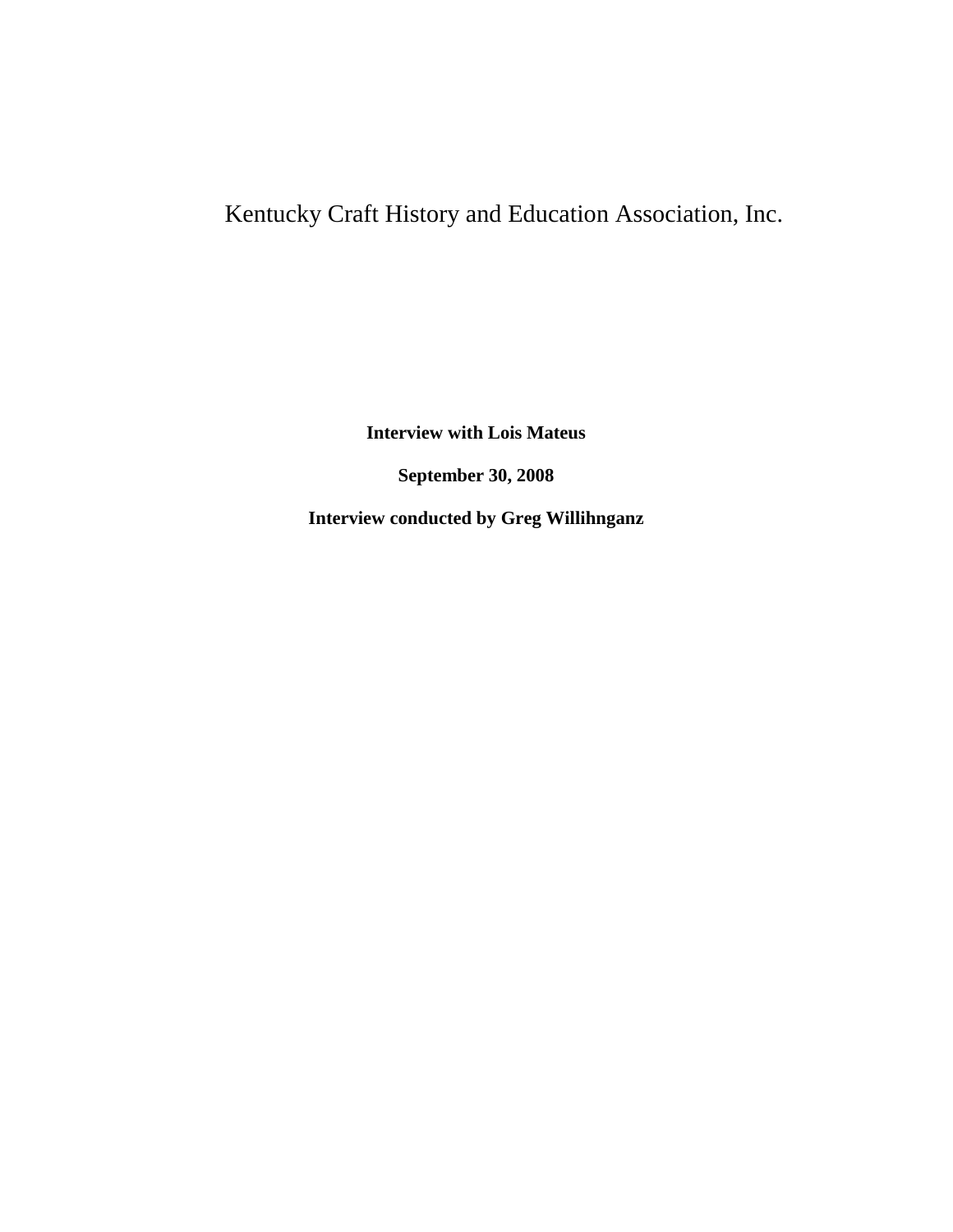WILLIHNGANZ: This is Greg Willihnganz interviewing Lois Mateus at the Kentucky Museum Art and Craft. It is September 30, 2008. Thank you Lois for doing this, we certainly appreciate it. And I would like to start. Perhaps we could talk just a little bit about what your background and education was, and your interest. What brought you to be involved in the arts?

MATEUS: Okay. Well, I grew up on a farm in Central Kentucky. A tobacco farm. A dairy farm. And you know was an avid reader. The youngest child of much older parents who spent a lot of time with me. My mother loved fabrics and textiles, and learned to sew and design, and make my own clothes at an early age, so interested in it from that angle. Went to University of Kentucky, and one of my early positions was as a writer with the Department of Public Information. And, in the Department of Public Information, that was the very end of the Louis Nunn Administration. It was, say, in 1970 or so…and there was like a craft movement then, to particularly have Kentucky Arts and Crafts featured in the Kentucky State Parks system. And, I believe the lady's name was Mary O'Hara. It may be O'Hara, or it could be O'Hare. I don't know, but Mary O'Hara. She was appointed, and she had an office at the end of Capitol Avenue. The Capitol was at one end, it dead ends on Main Street at the other end. In perpendicular, and right there, was little building that was full of crafts in the window? And Mary was going around the state recruiting crafts people for the Parks System to be displayed. And I wrote some stories about her as a writer with Department of Public Information. And I do remember there was a woman named Gorum. And her husband was Mayor of Hazard. And she was, besides Mary, the other kind of matriarch of the crafts movement at that time. And we were already going to Berea, in May I believe, just once a year. And very much knew about the Guild, and certainly Churchill Weavers. I mean, I know I did several articles about Churchill Weavers. And that, I believe, was prior to Richard and Lila's involvement. But they were, I think, Richard may have been teaching at Berea. And I mean, Berea was just the Mecca, at that time, of crafts. And certainly, from tourism promotion in Kentucky, we would point people to go there, and to crafts at the state parks. So, that was my earliest involvement. But, you know, just came to love it. And then I got involved in politics. In `72 or so, I became Public Relations Director for the Democratic Party in Kentucky. And, you know, the structure of the political organization…Kentucky's 120 counties, and more counties than we should have, but we have a lot of counties. But, you had to learn the local power structure in every county. And I already knew my counties. If, if you are a newcomer to the state…but we usually don't say Owensboro or Madisonville, we say Daviess County and Hopkins County, such as Jefferson County. We are much more focused on the county names sometimes than, at least native Kentuckians are, than the town names, or the county seat names. But anyway, I got to know the state really, really well. And then, also in `72, John Y. Brown did the first Democratic National Telethon to raise money for the National Democratic Party. And I worked in that as a volunteer. Got to know John, he still owned Kentucky Fried Chicken at that point, and so I got to be free lance writer on the side. Wrote speeches for him, and again, staying very close to the state through the political involvement, you know, working with County Chairmen, and trips maybe, with the Governor to…and different Governor's. But, and then in `76, I headed up the Bi-Centennial. And we had a chance to recognize main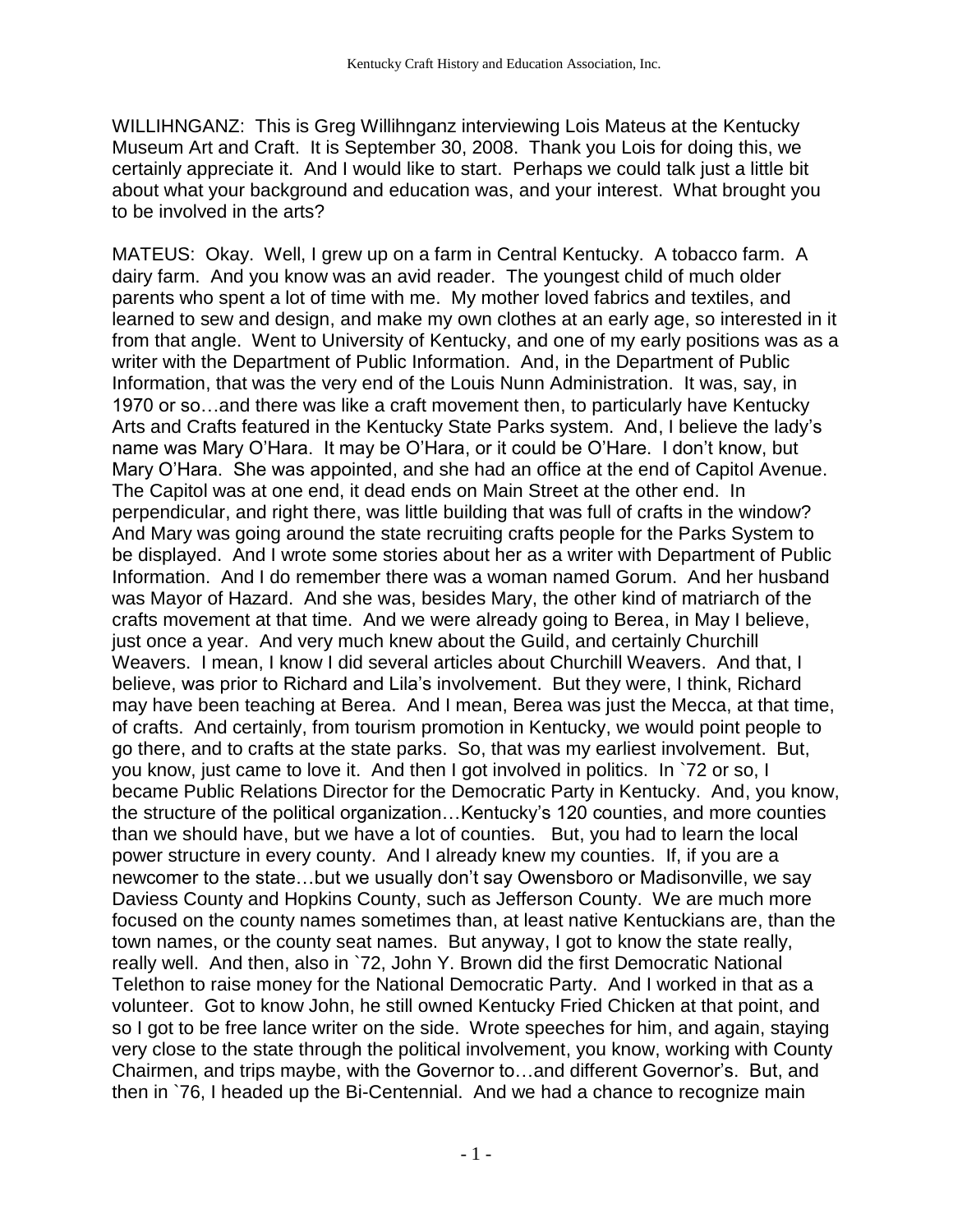street programs within the state. And, and again, crafts was always, you know…when I go in there I always look at the local crafts people…or if we heard, I always go to Berea Craft Fair. I mean, it was always something you had to do; it was in May, I believe. And half the time it would rain and it would be dreary, but you would be hot and muggy, but you just went there.

WILLIHNGANZ: Now was this the Guild?

MATEUS: I think the Guild sponsored it.

WILLIHNGANZ: Sponsored it?

MATEUS: It was, it was at the old Wilderness Road site. Kind of outside Berea. But I felt it was Guild, and I'm trying to remember if, if there was somebody named Jerry.

WILLIHNGANZ: Workman.

MATEUS: Jerry Workman was involved, and Garry Barker may have been involved that far back. I mean Garry surfaced later, and Jerry had a shop later. I don't know if Jerry still has a shop in Berea or not.

WILLIHNGANZ: I don't know, honestly.

MATEUS: But then music was interwoven with it. I mean, there was the dulcimer music and the Bluegrass music. And it was just, you know it was, it became very engrained in me that it was crafts…were a part of Kentucky Heritage. And we were sitting in this room of quilts, and you know, my mother quilted. And we had, I mean, I have quilts that go back to my great grandmother. And we also had a giant loom in one of our tobacco barns that had belonged to my great grandmother. And they did wool, they wove wool on it, and it was like wool blankets they made. It later burned in a fire. But, so I think the, the love of definitely visual art, and the tactual…and principally textiles, for me set the hook. And just coming to know the state more and more, and love it more and more. Meeting people in every county.

WILLIHNGANZ: Now, you also had the chance to study textiles in Ireland and Denmark.

MATEUS: I did, I did. I was on an exchange program, and Sybil Conley was the designer…and I'm sure she is dead. But, she did a lot with wool and it, not unlike Churchill Weavers. I mean the looms, and very similar to the Churchill Weaver's style. And of course, Irish linen was important. But my whole fixation was natural fiber. You know cotton, silk, linen, wool. And textiles.

WILLIHNGANZ: Now, how did you become the first Commissioner of Department of the Arts?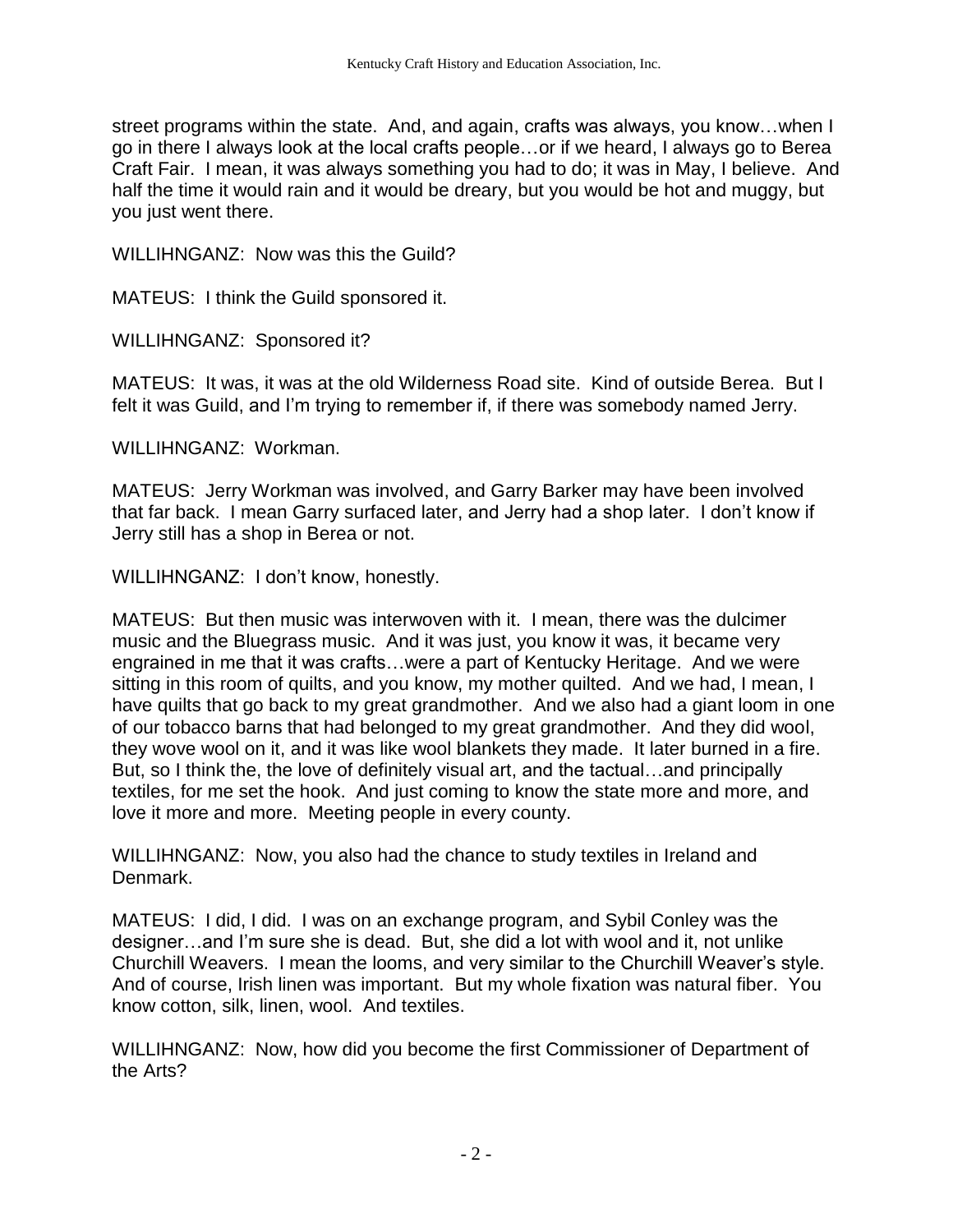MATHEUS: Well, so John Y. Brown, as I said. I had worked for him as kind of a volunteer, and then as a free lancer for speech writing. And in 1979, I was toying with the idea of going to architectural school. I wanted to be an architect. The idea was always back there, you know. I would like to be an architect, and John said, "Oh, come work on the campaign". Well, he had married Phyllis George, and on their honey moon he had decided that he was going to come back and run for Governor of Kentucky. And, I think he had actually…we teased him. I think he had to come back and buy property in Kentucky. He was a native Kentuckian, but had been living elsewhere. *[Laughter]* And, you know, I knew John, and he married Miss America. And I was that generation that was…didn't know much about what I thought about Miss America. And here she comes. And she is so down to earth, real. And she loved. I mean, I started out in definitely in his camp, and having to put up with her. Then it was just the reverse. I became such a fan of hers and having to put up with him. I would say that to both of them. But Phyllis, as she would go out to campaign…well, first of all, we called her Fly Paper, because everywhere she went…I mean all we had to say…I mean Terry McBrayer was supposed to win that campaign. He had been running for a year. And John got in late, just at the last minute, right before the filling deadline. And they just stole the show, because they would go into a town and it would be, "Miss America is here". And she was just real, and she, and she…first thing she would do was make a beeline to the craft shop, or wherever she could buy things that were made local. And some of the greatest campaign pictures we had. We had…turn of the century women in Kentucky would wear bonnets that were frequently floral, sometimes made of feed sacks, chicken feed sacks. But, some bonnets they could tie under their chin, kind of similar to a Shaker bonnet, but in prints. And we got a picture of Phyllis. She loved them. She would buy them and send them to friends in Hollywood. And a picture of Miss America with one of those bonnets on, probably helped him win the election, because you know, it was just…Because she was a giver. I mean, she still is very generous and always sending gifts to her friends. She would buy a Curtis Alvey basket. Curtis I think lived in Hardin County, and I know she sent one to Johnny Carson. And she didn't even wrap it. She just put a…tied one of the wire tied labels on it, and sent it to his address in Hollywood. And sent it off, and they said the postman can't carry the basket. It wasn't even in a box, you know, but, and then she, they would have her friends here, and of course she was still doing CBS Sports at the time. So, lots of contacts in New York in the media world. And, I mean it wasn't, but here was a very handsome man marrying Miss America, running for Governor. They got a lot of national media. Attention, covers of People Magazine and things like that, and crafts would always be woven into the story. And so, the first I was…suppose it would be the 1980 Democratic Convention, Marvin Traub of Bloomingdales hosted, it was in New York. And Marvin hosted a luncheon for all of the Governor's wives who were attending the Democratic Convention. And Bloomingdales had launched a huge China exhibition, and they were selling all things from China, huh, and so Phyllis couldn't stand it. She stood up and said, "Marvin, you know I just don't know why you don't promote things made in America". And she made this little passionate speech in front of everybody. She was always doing impromptu stuff like that, and he says, well Phyllis, well that is cool, well send me some stuff. Well she gets on the phone, and I'm back in Kentucky. And, tells me to gather up Bybee Pottery bowls, a rag rug from Minnie Adkins, and a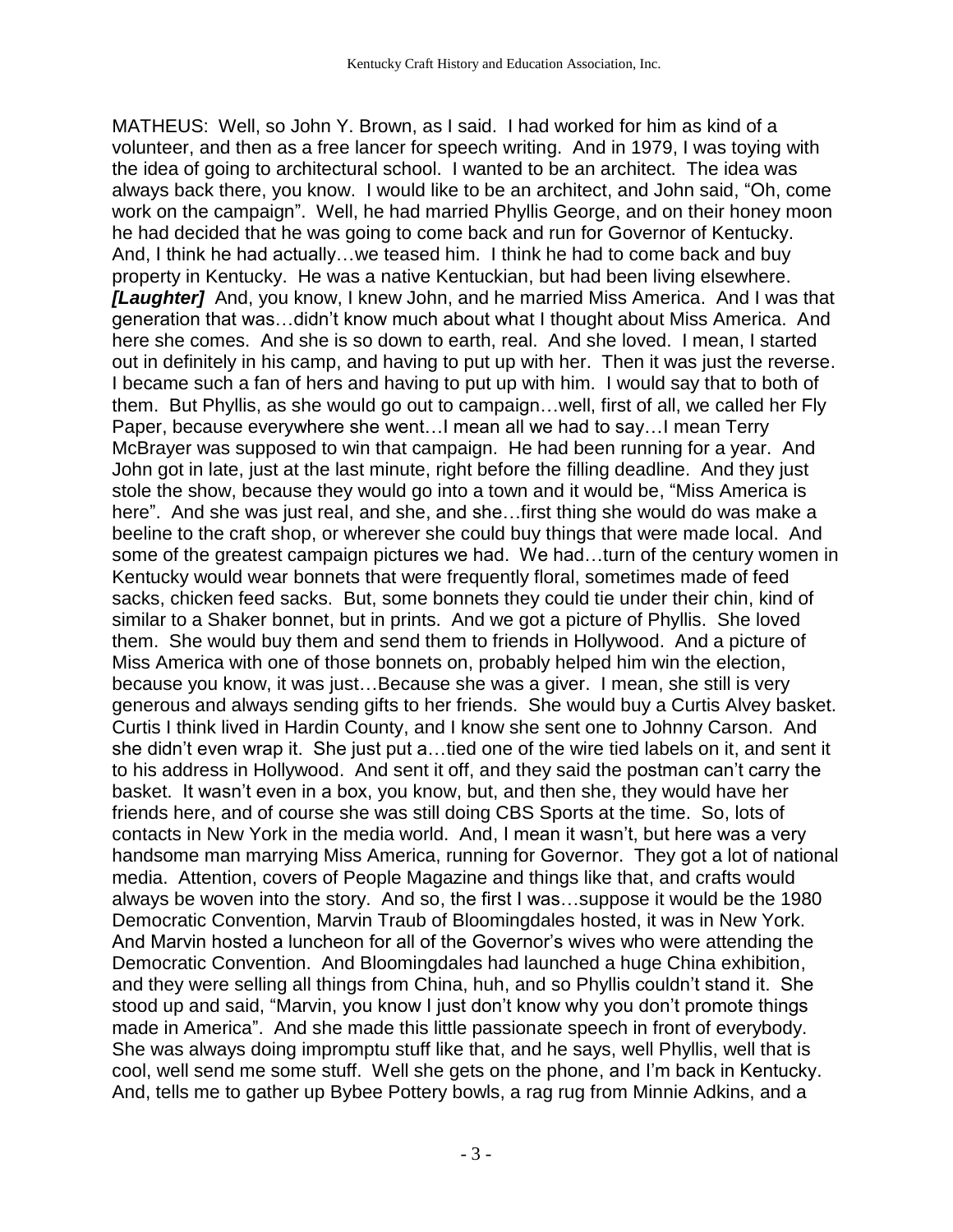straw basket from Curtis Alvey, and a Churchill Weaver's stowl, and get that to Bloomingdales. And they gave me the Vice President of Bloomingdales. And I was Arts Commissioner at that. I've got off track a little bit, but John had appointed me Public Information Commissioner, because that is what I wanted, because, back in the Nunn administration, I had been a writer on my first job for state public information. Well, John says, "I'll appoint you Commissioner of Public Information. I can tell you it is a propaganda agency. It's a waste of money. I don't believe in it. I'm going to abolish it. But you can have it if you want". So we did that for about less than a year, and that's when he abolished Public Information and formed the Department of Tourism, in the Arts, and I became the first Commissioner. So, I was probably the Commissioner of Arts by the time I went to Bloomingdales. And I just, you know, had the appointment with the Chairman of Bloomingdales…had arranged, but I got in…and I remember, when I, I just my...Kentucky, I took a map to make sure they knew were Kentucky was *[Laughing]*. And, and Zak Clove, who had been a photographer of President Kennedy, had done a beautiful book, because he was a friend of the Browns, on Kentucky. Such as this beautiful picture table top book, and I remember saying, and I remember saying…I saying I just wanted, as I was leaving, thank you so much for the appointment. I just really wanted to get my foot in the door. We want to send your buyers to Kentucky. And Carl Levine was the man I met with, and Mr. Levine said, "Well, I think you are in up to your knees, and we will send somebody within two months". We had a team of buyers from Bloomingdales coming in. John had this big Sikorsky helicopter, and they were very impressed to be met at Standiford Field, in a helicopter, and whisked off. And we get to David, Kentucky, where we were met by a beat-up pick-up truck, with tin cans. And, I can remember some of these women from Bloomingdales got off the Sikorsky helicopter, and had to climb up in the back of a pickup truck, but they loved it. And we went to a place like David, where the people were just down to earth and real. And I can remember even going to places with Phyllis. And, you know, in Kentucky, rural Kentucky, you're bed might be in the living room. And she would go, and they knew she was coming, and they would have made cakes or pies. And she would just plop down on the bed, and just sit and talk to these people. And it was her very grounded and Southern traditional…she was just a Texan. People loved her and she opened doors. And we went from the Bloomingdales exhibit of OhKentucky, big half page in the New York Times, at Oh Kentucky. Big opening. Lots of media. We did Neiman Marcus in Beverly Hills. We did the big store in Chicago that no longer is, Marshall Fields of Chicago. As I arranged it, but just before I went inform, I did not attend it…Takashimaya in Japan. Did a feature on Kentucky Crafts, and it was…we had covers and, you know, Town and Country. We had Better Homes and Gardens, a magazine called Country Living. A native Kentuckian, John Mack Carter, was then President of Hearst Cooperation, so we got lots of exposure with the Hearst Magazine…which I named most of those. And with the Kentuckians in New York, which is a pretty strong organization in New York City, and I mean we went all the way from…again I mentioned music before. We were able to take the McClain Family Band from Berea to Carnegie Hall. And it was just a promotion of all things Kentucky. But, and the beautiful thing about it is, that John, the Governor and his head of Economic Development, W.T. Young, embraced arts as part, and crafts as part of economic development. We were the Economic Development Cabinet. And they really saw that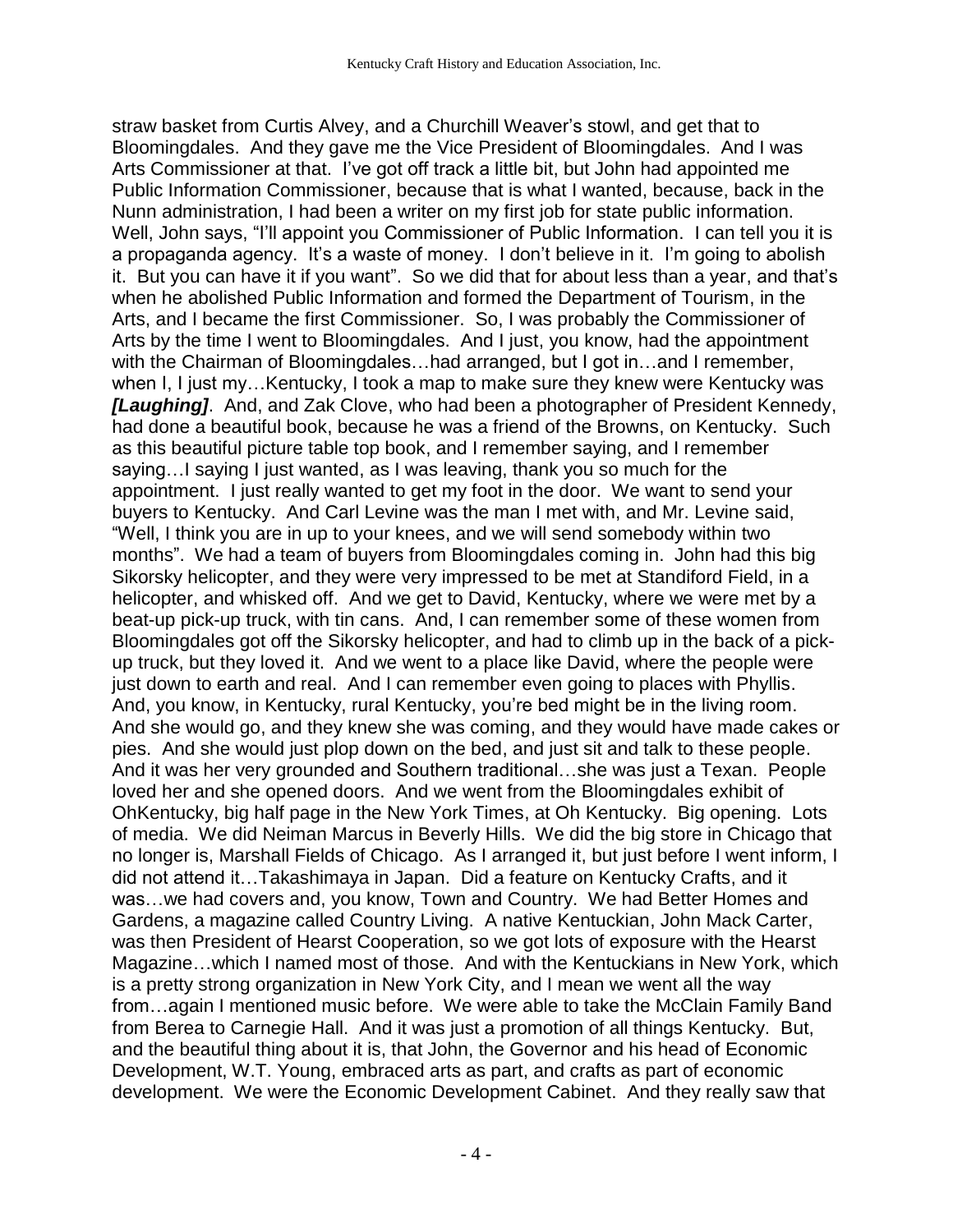we could open doors, I mean with Arm & Hammer exhibit to both Lexington and Louisville. We, through Economic Development…the Grace Cooperation…I mean there were just…it was probably setting the ground for Toyota in those days, because kind attention to something that was unique to Kentucky.

WILLIHNGANZ: Wow, that's great. Do you think it was significant that this was created, at this particular time?

MATEUS: We live in a celebrity culture. We live, you know…fifteen minutes of fame, or whatever. But I think that what was significant is the foundation, foundation had been laid, and we had these incredible crafts people. I mean, we didn't have a database per se, on the crafts people. But they were coming out of the wood work. And it was…what they created was beautiful, it was solid…it was real. And, you have somebody with a national and international persona that can promote it. And, we hadn't had that kind of promotional opportunity. It was Kentucky's own little version of Camelot at that time. And it was…it worked. And then, we got people like Marian Alliance behind it. Donna and John Hall…that was actual…at the time. And certainly, I mean Christy Brown ended up serving on the Arts Council. You had, I mean, Ron Foreman was contributing. Phillip Morris, at that time, was very strong in Louisville, Kentucky. But Morris was very supportive, and so it, it got a big push that it needed at that time. And you know, I never felt…my style is collaboration. I've, I've never felt just…I'm pretty much think there is room for all kinds of organizations to work together, in that, if we have a common goal we don't have to all be alike. But a rising tide can lift all boats. And so it is fine with me to have a Visual Arts Association, the Water Tower to have its organization. Certainly, I never felt any friction at all with Berea. The Guild. The Guild at that time had a shop on Chevy, in Chevy Chase in Lexington. We would all go there. And later years the, what the…the big market they have developed in Berea. I can't remember they call it, but it's out near the Interstate. The craft center…it just didn't seem there was any competition between the various groups that were working in crafts, because we were all working together. Hey, do you know so in so? Sure. Tell them to send something. And when there was an opportunity to gifting. We were at the National Governor's Association, or the President, or whoever she was sending Kentucky Crafts.

WILLIHNGANZ: What role did the Department of Arts play in the creation of the State Craft Program that has continued for twenty-five years?

MATHEUS: Well, we had the first market. First of all, before the market, we were doing individual visits. The Bloomingdale's buyers probably came in the years I was there, about four or five times, they actually came to Kentucky. Neiman Marcus. Bloomingdales would send a team of five people, and Neiman Marcus was probably just more one person. But, we saw this interest. And initially, we went to some trade shows. Like the Gift Show in Jacobs, the Javits Center, or maybe the Gift Show in Atlanta, maybe Kentucky just had a small booth. But, we saw the interest was there. And Fran was working in those days, when I was in Frankfort. Fran was a graphic artist in the Department of the Arts, because the Arts included…it was the Arts Council. It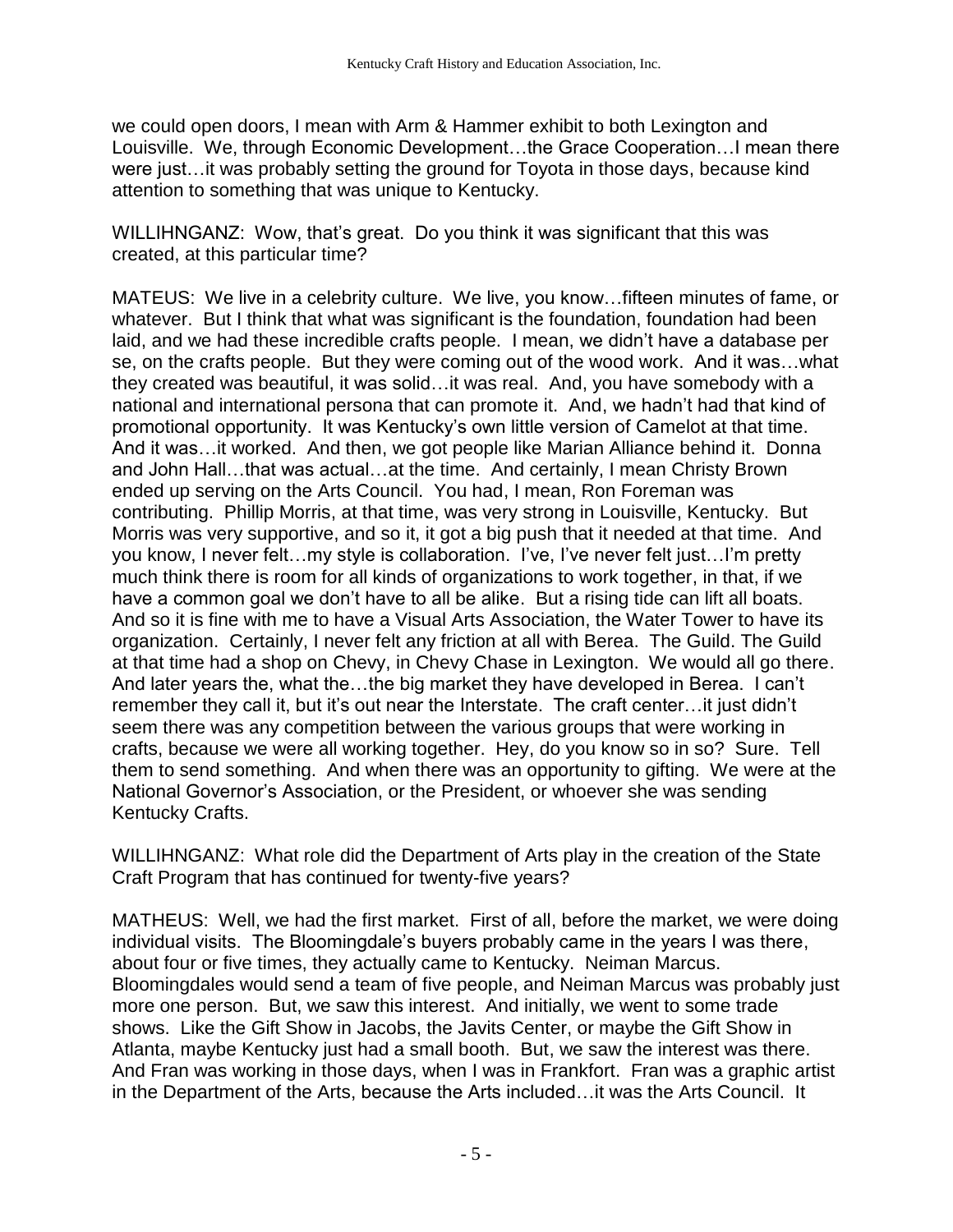was the Foundation, the Kentucky Art and Craft Foundation we spun off, and it was almost always headquartered here, because of the Shands' commitment. I think they gave office space initially. But whenever we had…the first market…everybody just kind of worked on it. Fran was always interested in it, and she just kind of evolved into that position. And then, when I left in `82, a woman named Kaye Lowe became…Kaye was one of my deputies, had two deputies. And so Steve, I don't think stayed very long after I did. But Kaye became Commissioner of the Arts. She is probably somebody you should talk to, too. I think she is in Louisville. And Kaye probably promoted Fran even more. There was a woman named Karen Horseman, who was a friend of Fran's. And Karen was from Indiana. And she went back to Indiana and got a law degree. But Karen would have been an early coordinator with me. But you know, but the Johnny Carson show did something for Kentucky Crafts. Ed McMahon was a huge fan of Kentucky Crafts, and I mean, I think it was the basket that sent through the mail, you know. I don't know if Curtis Alvey is still around, but he was, he was…it was a family that done beautiful baskets. Not as fine as the honeysuckle baskets that you see in, in Eastern Kentucky. But the Bloomingdale's buyers, "Could you dye these? And at first, I thought it was like a sacrilegious that you could dye these baskets. And they taught him to dip strips, to dip them in Rit dye before he wove it. And so, it had a pattern to it. And that was just Bloomingdales trendy angle, angle or aspect to it. But the more I…Fran just took the market and ran with it in a very good way. Fran and Nancy Atcher and some other people there in the Department. And then I think it may have…I'm not for sure how the department structure exists today, or what cabinet it is even under. Because once I got Brown Forman, my focus became the foundation. And then, we invented the Bourbon Ball. And again, I'm at Brown Forman and this energy…I was spinning it. Bourbon was also a craft. Barrels are a craft. I mean, if you haven't had a tour of the cooperage, you should have a tour of the cooperage, because that's one of the most beautiful crafts. And, and we got a really strong foundation from, from day one.

WILLIHNGANZ: So how did the work of the program compliment the work that was already being done by the Guild and the Kentucky Arts Council?

MATEUS: I just think we kind of went along and everybody did their thing. And if there were work, if the Foundation had a workshop, certainly people from the Guild would be involved. They could…some of them could teach the work shops. And the Foundation would do tours for the board members or the other interested people, to go out, and go to the show in Berea, and to go and visit the crafts people in their homes. And it would be interested in knowing…when I say Garry Barker was, by the time I'm involved, the Garry name, I associate with it now Jerry. Because, when these buyers could come to town, or these magazine writers would come to town, we would go, we would take them to Berea. I mean brew was one of the…I mean so, it, it was, I think it was compatible, and that you would always take them to Churchill Weavers. Perry Ellis, the designer, I remember taking Churchill Weaver throws to him. And he wanted to use them, because they felt Scottish. He was in the Scottish fashion line at that time. And I…it would be interesting to hear it from their perspective, but from mine, I didn't feel any friction at all.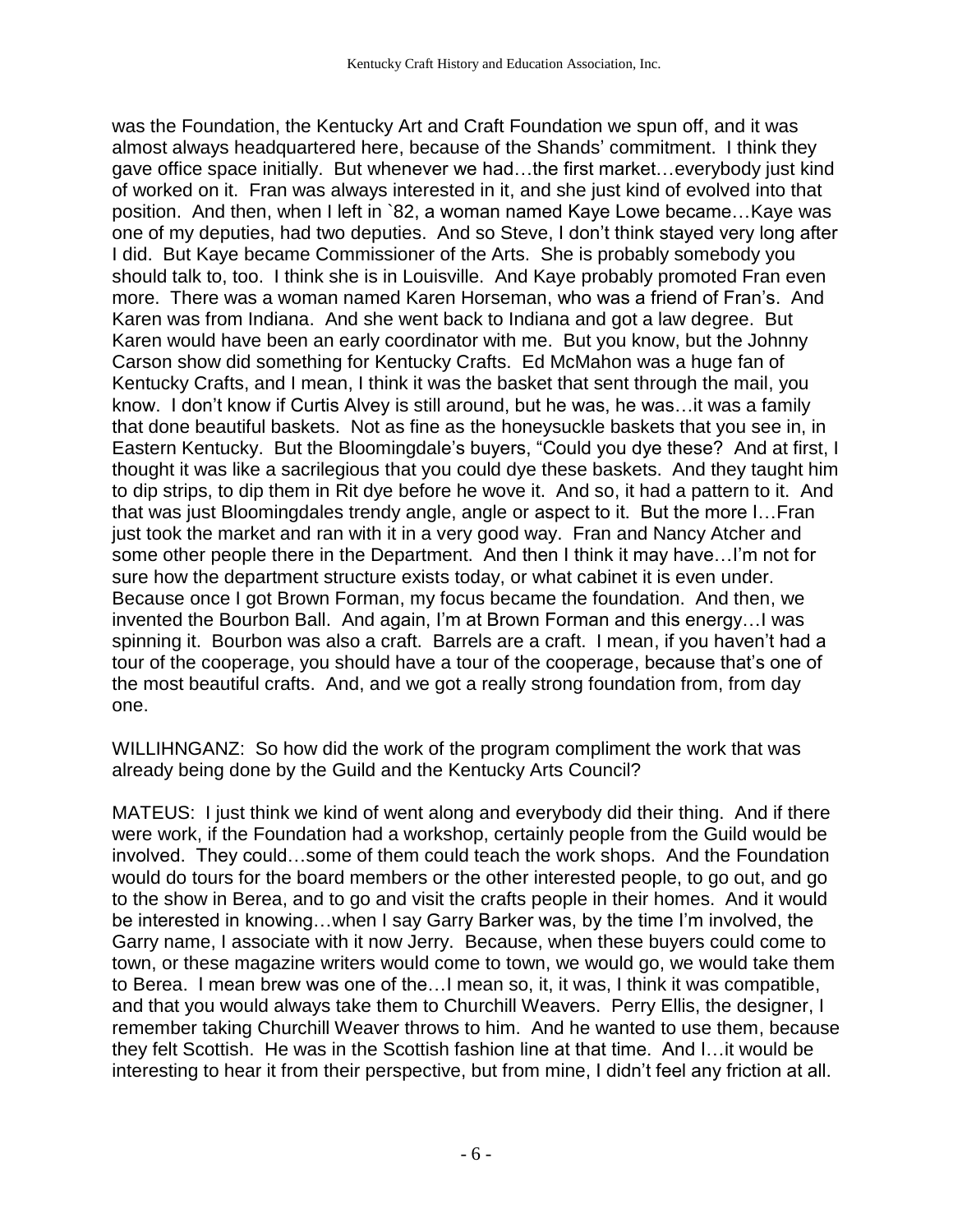Brown Forman would give money to both organizations sporadically over the years, although a huge contributor to this organization.

WILLIHNGANZ: Now, there has been a certain amount of friction with the establishment of the Artisan Center in Berea, because local crafts people have felt that setting this up, basically outside of town on the, on the expressway, might siphon off…hurts Main Street's business. Were you aware of those kinds of conflicts?

MATEUS: No, see, that was, that was after my time. I mean I…you know that art, Artisan Center in Berea. I mean it finished before I ever heard of it. I don't know even how it was funded. They didn't ask Brown Forman funding for that, and it just kind of appeared. And it would be, it would be…if I were going there, my destination would still be downtown. I go there for curiosity, but I would still go to Boone Tavern *[Laughing]*. You know, I would have the spoon bread. And I mean Churchill Weavers. It was just so sad to me to see what happened to Churchill Weavers, when I saw. We kind of heard about that late, and there just wasn't time to…I know Phyllis and her son really tried to help awhile, and I was getting ready to retire. And crafts was not, just like politics I was…I've done my nine years in politics. So, I'm not going to do that anymore *[Laughing]*. And I've kind of had my craft day, too; I'm interested in farming now.

WILLIHNGANZ: Yeah. I've interviewed both Lila and Richard, and talked about what happened at Churchill, and how that came about and whatnot. In some ways it is a sad story, and some ways it's a wonderfully inspiring story, because God bless them, they saved samples of everything they ever did. They have such wonderful archival exhibition stuff. It's just terrific. Other than, other than the groups you've talked about, were there any other buyers who were flown in and shown around the state?

MATEUS: When they had the markets…and I'm sure Frank N. Parkinson…and I think people came from all over. You know, small specialty shops maybe. People who did antique fairs and I think the Heart of Country in Nashville. I mean it was, it was…and corporation's would go to buy for their corporate gifts. And, it's kind of expedited, because of its food. I don't know if you got to the one this year, but there would be books, a book section, a food section. And it's more maybe the part, the whole Kentucky crowd. Or, could be part of the whole Kentucky crowd.

WILLIHNGANZ: What was the reaction to the national interest that resulted from this activity?

MATEUS: I think it was pride. You know, to see that you were in the New York Times, and or you would have, you know a throw in the Neiman Marcus Catalog. This is Churchill Weavers, this is really good. And in just the…I think pride. And what, what we liked, the feel good part of it, was there was some craft families that were able to change their lives, at least for awhile, because of the income they got from this. I think, and I don't know what has happened to some of them, but I think of…I mean they were literally put on the map for awhile. There was a Valley Hill Herbs and Everlastings outside of Springfield, Kentucky, and a sweet family, the Barber family. And they had a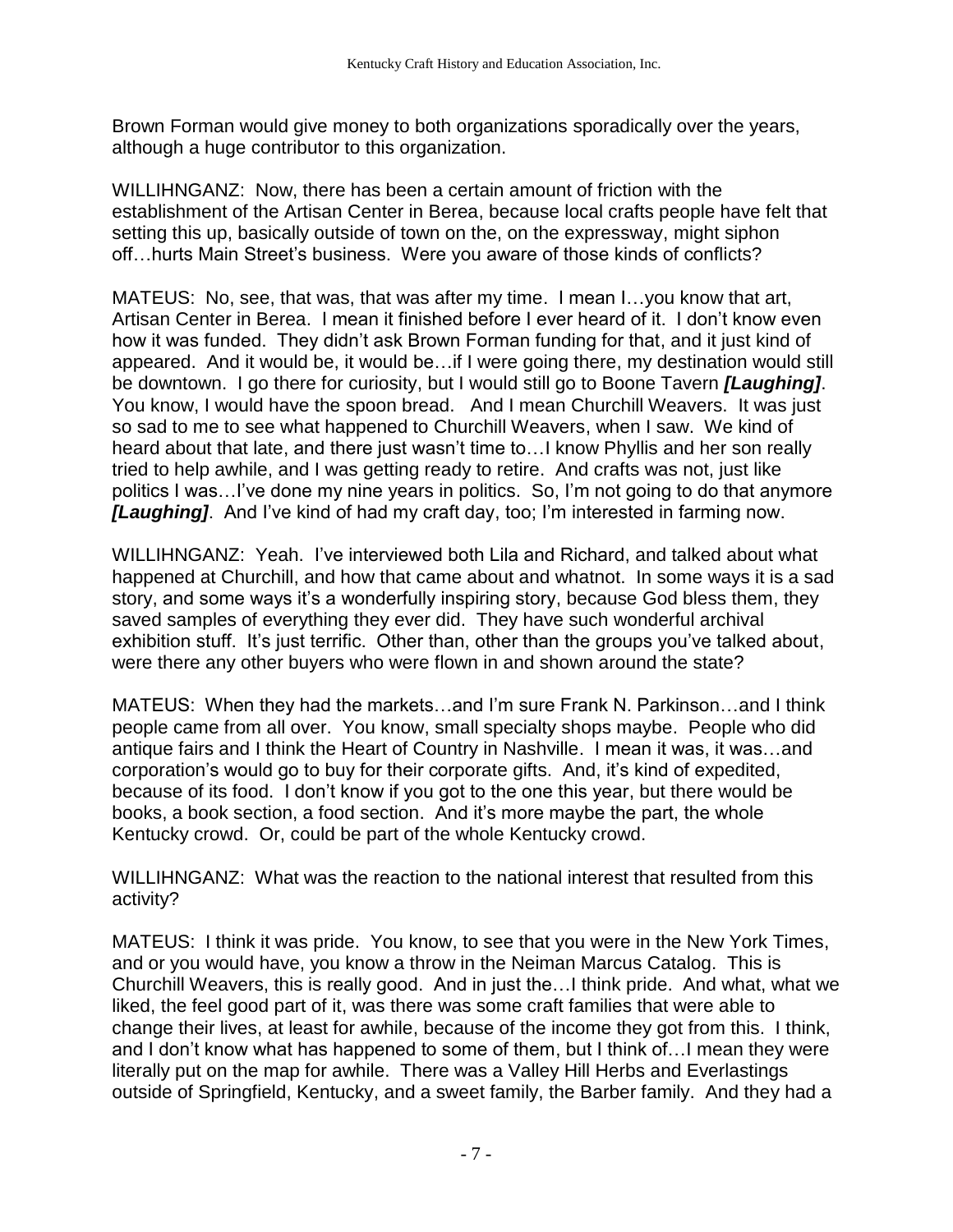bunch of kids. And they had decorated, they decorated these straw hats. And it was very fashionable, and they were worn to the Derby. Marion, Chance, and Phyllis, I mean. I got married once in one of them. *[Laughing]* It was like…and they were sought after. And, and then, they had a tea room on the side. I mean it was Agratourism years ago. And I don't know what happened to, you know, some…I know some had problems in just handling success. Some had problems in running their, their crafts business like a business, and I know that the Foundation tried to have workshops. I'm sure Fran tried to have workshops. I think for awhile there were some workshops held in conjunction with the market. And but, their…Fran could tell you better than I where the success stories really were. There is a rug weaver in Lexington who will do beautiful rugs for you, and you pay by the foot. Like runners. Minnie Adkins, certainly, Marvin Finn. I mean we took the Bloomingdale buyers to Marvin Finn's, when he was over in the projects. And he was just amazed that people would want…I mean we found him. David Mahoney is someone you should talk to too. Do you know David? He is an artist, I mean he has done…he taught art at Atherton, or someplace like that. He is retired; he does a lot of work for Louisville Stoneware's. He worked closely with Christy Brown at Louisville Stoneware. And Al and David were very close and, and…pottery. But I lost my train of thought. What I was going to say, the. Ask me another question. *[Laughing]*

WILLIHNGANZ: Well, we've been looking at some of the effects of the basic purchasing movements that have gone on. I did an interview with Walter Cornelison from Bybee Pottery. Wonderful gentleman.

MATEUS: Oh, how is Walter?

WILLIHNGANZ: He is…I don't know how old he is exactly.

MATEUS: Eighty?

WILLIHNGANZ: Yeah. He's up there, yeah, and he lives at home with his wife, and son's basically running the business.

MATEUS: That's still around?

WILLIHNGANZ: Oh, yeah. I came through and I walked through that place, and I shot it, in fact. And I talked with him. And he said, you know, when they got approached by the New York buyers. They were so overwhelmed by the quantities that they wanted, that they said, you know, there was really no way they could make their products in the way they've made them, and preserve the integrity of the products, to make them on that kind of mass production level. And, I'm aware that different cooperation's or different organizations take a different tack on how they want to go. And, if you look at Louisville Stoneware for instance, it's not mass manufacturing. They are not using molds and things, but it is much more of a numbers game. And they've gotten into the malls, and done much more serious marketing than a lot of people have.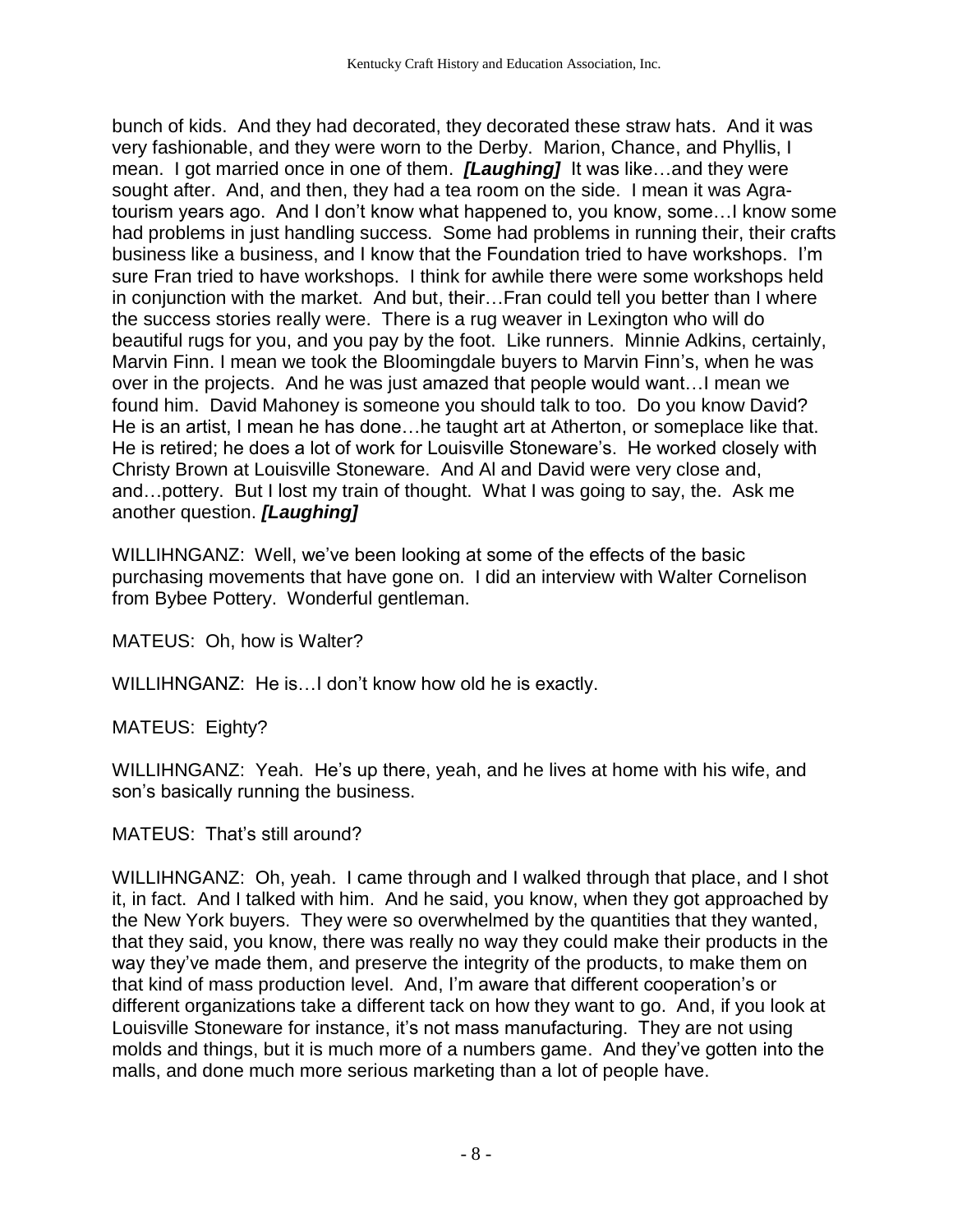MATEUS: Well, part of the Bybee…they loved Bybee. That's what Bloomingdales…just loved it. It was shipping it. How were we going to wrap it to ship it? And actually, at least at two of the events we had in New York. We took trucks. We took a truck to L.A. for the…in fact, at L.A. we were going to be featured at Bloomingdales, at the end of Rodeo…excuse me…Neiman Marcus at the end of Rodeo Drive. Big opening sponsored by this woman's association in Beverly Hills. And the owner of the Beverly Wilshire Hotel, very chichi…Hernandez Courtwright, had the American Flag and the California flag flying, and we…Steve Wilson was going to orchestrate the parties. And, we were going to have this big party in Beverly Hills. And we were going to take a truck. Karen Horseman and another person took the truck out with all of these crafts loaded on, and they wanted, we wanted Mr. Courtwright to fly the American, or Kentucky flag over the Beverly Wilshire, along with the American and California flag for this promotion. Well, he wasn't going to have any part of that. We probably didn't even get close to him and ask him. It was probably the manager, said no. So we dispatched in Woody Lampton. And Mr. Lampton went out several days ahead of time, and by the time we got there the flag, the Kentucky flag, was flying. *[Laughing]* And, he was dining with Hernandez Courtwright. *[Laughing]* Come in. We'll have lunch. We'll have dinner, you know, and it just...and he just charmed everybody. So we had ambassadors like Dinwitty, who got caught up in this, even though they didn't work in crafts at all. And, of course, the opera, the Louisville Opera, the Kentucky Opera, was having the major fundraiser… was the Hard Scuffle Steeplechase, and they would do booths in pavilions of Kentucky Crafts. A lot of companies attended the Hard Scuffle Steeplechase; it was the last weekend in May. As equally as an entertaining venue…just like the Kentucky Derby. It was a bit more manageable than Churchill Downs. And, if you had a beautiful sunny day on the banks of the Ohio River and you have your steeplechase. People in linen suits and straw hats and beautiful dresses, and there are just crafts, would be all over the place. It would be the future. The thing…trends come and go. And back to the Bloomingdale thing though, you know, we were at a crafts…where there was a real lust for things made by hand. And, I think that there is even flow for that, and it will happen again, and it's happened probably several times since 1980. Just like fashions come and go. But right now, there is a particular distain for things from China, as there should be. That, so…and we've even encouraged here to have more exhibits of wearables, and things that people…scarves or maybe jewelry. Or, after awhile, how many pieces of art do you need for your home? Or, identifying what is what, what is it that, what craft is it, that a consumer who is in their 60's, and has furnished their homes. They're probably going to buy crafts for gifts. Maybe a wedding gift. I mean we, we really try to promote that here as it, as a lasting gift. Give a Kentucky Craft, because it is unique. It's made by hand, but it is memorable, and it will last. That has been the hook, I know, that this organization has tried to, to promote in the gallery sales. I'm not for sure about…Fran can tell you more about the buyers in Berea.

WILLIHNGANZ: Okay. Now, you were involved in the creation of what's now the Kentucky Museum of Art and Craft, it was the Kentucky Art and Craft Foundation at that time. Can you tell us a little bit about how it was created and who the key players were?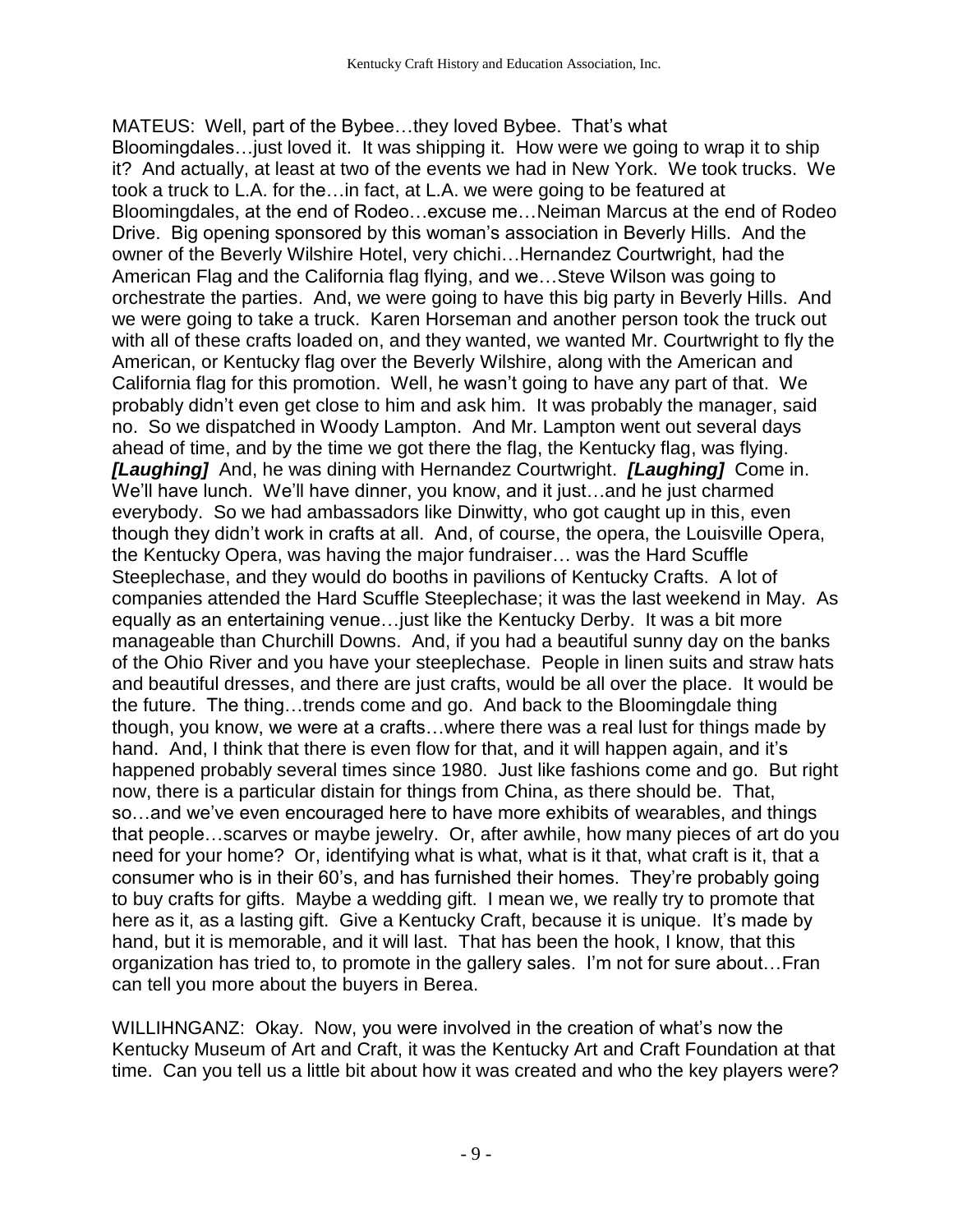MATEUS: Well. We were in State Government, and it was you could not use state tax dollars to go out and have a party in New York, or have a party in Beverly Hills. And we needed to raise funds independently, and made sense to have a non-profit 501c3 foundation to do that, and that's why we set that up. Mary Shands, Al Shands, Donna Hall, Phyllis, and myself, were the most active participants in founding it. A woman named an attorney in the Governor's Office, Carol Butler, who is in the mayor's office here now. Carol helped with the writing, and Jerry Abramson was actually legal counsel then, in the Governor's Office. So they drafted the articles of whatever, for the 501c3, and we had a big launch. And we raised some money for it. And with that, with those funds we were able to entertain and do things you wouldn't use tax payers, tax dollars for. Alan Merriam donated this original space right down the street, 609 West Main. And we just began to have exhibits. And Rita Steinberg was the first Executive Director for many years. She is in Indianapolis now. But Rita is somebody. You should talk to too. And Rita and I can see the major annual fund raiser. I would…they are having one this week. I don't remember how many years it's been, but twenty-four, twenty-five, maybe twenty-five, twenty-six years for the Bourbon Ball. But in some years, the Bourbon Ball would raise, you know, more than 100 thousand dollars. It was the major fundraiser for this organization. And, as time evolved, Marlene Grissom became very involved. They built this new headquarters. Steve Wilson stayed involved off and on over the years. But, we began to see the name of the foundation was misleading to people. It was a good name for how it originated, but people thought we were giving money away, or and we were out trying to raise money. And so, they changed it to the Kentucky Museum, it was MAD; it was Kentucky Museum of Art and Design, KMAD. And this didn't set well. It didn't set well with a lot of us, because we had Mothers Against Drunk Driving, the similar name, you know, and design, you know, design to many of us, design says architecture or interior design. And so, we squabbled. And the board….and we tweak it, and we would have strategic sessions. I mean Steve Wood, President of LG&E, was helping lead strategy session. So, we had a lot of good…Mary Stoner, Libby Parkinson…there have been wonderful people over the years, who have given a lot of their time. Lindy Street…to the organization…so we changed the name to Kentucky Museum of Art and Craft. One now, the American Folk Art in New York, has changed their name to Art and Design. *[Laughing]* So, Marlene is going to say, "I told you Art and Design was a good name". *[Laughing]* Oh well, you know, we were ahead of our time.

WILLIHNGANZ: How were the state craft program and the Kentucky Art and Craft activities related? How did the two co-exist in the early years?

MATEUS: Well. Because the founders, I mean, kind of, I kind of felt that Fran was one of my kids. You know, she was still there kind of taking care of things, and even though I was at Brown Forman. Through the years, you know, Brown Forman would help her with wine for a dinner, or this or that. We were all involved. This organization... I just think it, it was we…it was this network of people who had shared a common goal of promoting crafts, and identifying new. And you had to constantly…had to have…you have to feed the, the beast, so to speak. You've got to be able to identify new people all the time, and you want this tradition to continue. And, I'm not that sure about how much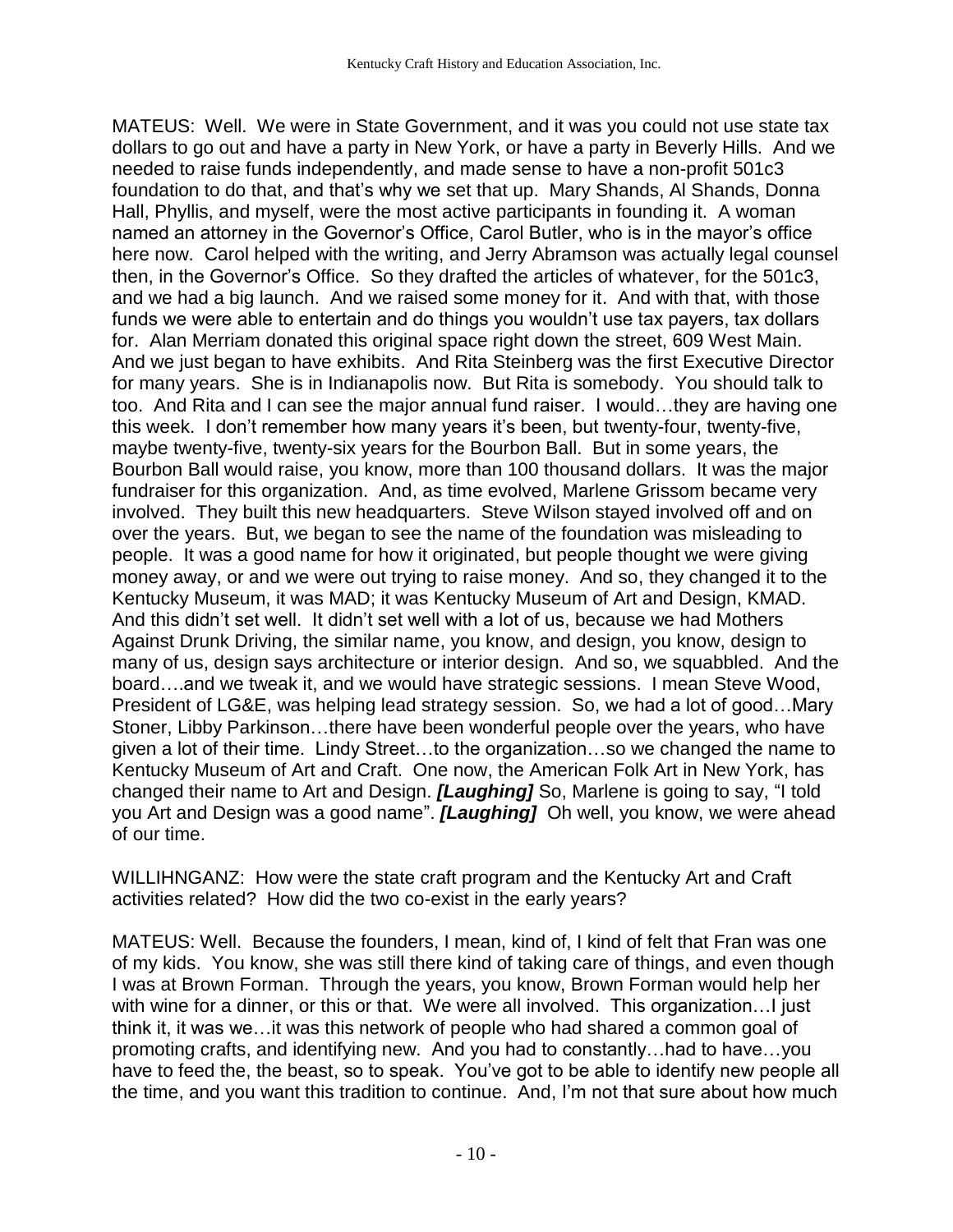it is continuing. I mean, I see some people doing things. But most of the people that I have mentioned today, they are probably in their 50's, 60's 70's or older. But nurturing that next generation…and I, I think Brian is doing a strong job with that here. In, in the exhibit center here. And I see, I do see new people at the market, but it was just a connection. It was a network of people who shared a common purpose, and again I may be being overly optimistic about it. But, I didn't see friction.

## WILLIHNGANZ: Do you think both organizations were necessary?

MATEUS: I think…let me go back and say, when John Y. Brown became Governor we had a Kentucky Arts Council. We still have a Kentucky Arts Council, I think, and it's probably changed over the years. In those days, I mean Phyllis and John move very quickly. I mean they are high energy people. He was elected in November, and the inauguration I think was a month later, and, you know, the first or second week of December. And Phyllis immediately said, "I want all Kentucky art in the Governor's Mansion for the inaugural. I mean bring all these people in and I want Kentucky art there". And the Arts Council said, "Oh, we couldn't possible do it that quickly". "Okay. We will do it this way". And off she went. So the Arts Council, Anne Ogden and people like that, were invited. The industry here, and perspective on that, they were the Arts Council. And so, here comes this whirlwind…that coming…and Steve and I, Wilson, are working for John Y. and Phyllis. And they want it. We know the state, we know where to find these people, and you know, it is Miss America, and so it happened. And I think that came around, because gradually, John appointed his own Arts Council. And as terms expired he got his people or like-minded people on there. And it wasn't, it wasn't that we were cross-purposes. It was just…and it was moving at a different pace and different priorities. And Larry Hackley would be another fascinating person to talk to. Larry does this cane. He does a lot of wooden canes. And he probably has the best collection of wooden canes, and probably deal…I think he is in Bowling Green, or some place like that. And, I think, they would like to have killed us probably, that first year or so. But, we all kind of got, you know, got…it was a good things happening.

WILLIHNGANZ: What were some of the other significant activities that occurred while you were the Commissioner of the Art Department; you were Commissioner of the Department of Arts?

MATEUS: Well, again. The, the shows, the openings with Bloomingdales…bring the buyers in. Made Sixth Avenue…some people here developed the first…the first development of the Kentucky Arts Center…being built. We just were breaking ground for it, and it was dedicated in `82. So, we were in the process of bonds being issued. Previous Governor Julian Carroll and the, the Christy *[unintelligible]* Brown, Marlene Grissom, and a few other couples perhaps, had restored the first building. As the West Main Street development started, re-development started to occur. They, Sixth and Main, they restored that building beautifully. Again, the Kentucky Center is being built. The Shands buy some property in this block, and so you begin to get this renaissance that was starting on West Main. I mean, it took twenty years for it to continue, you know, on down to the Burnheim Building, that Brown Forman did…21 C to the process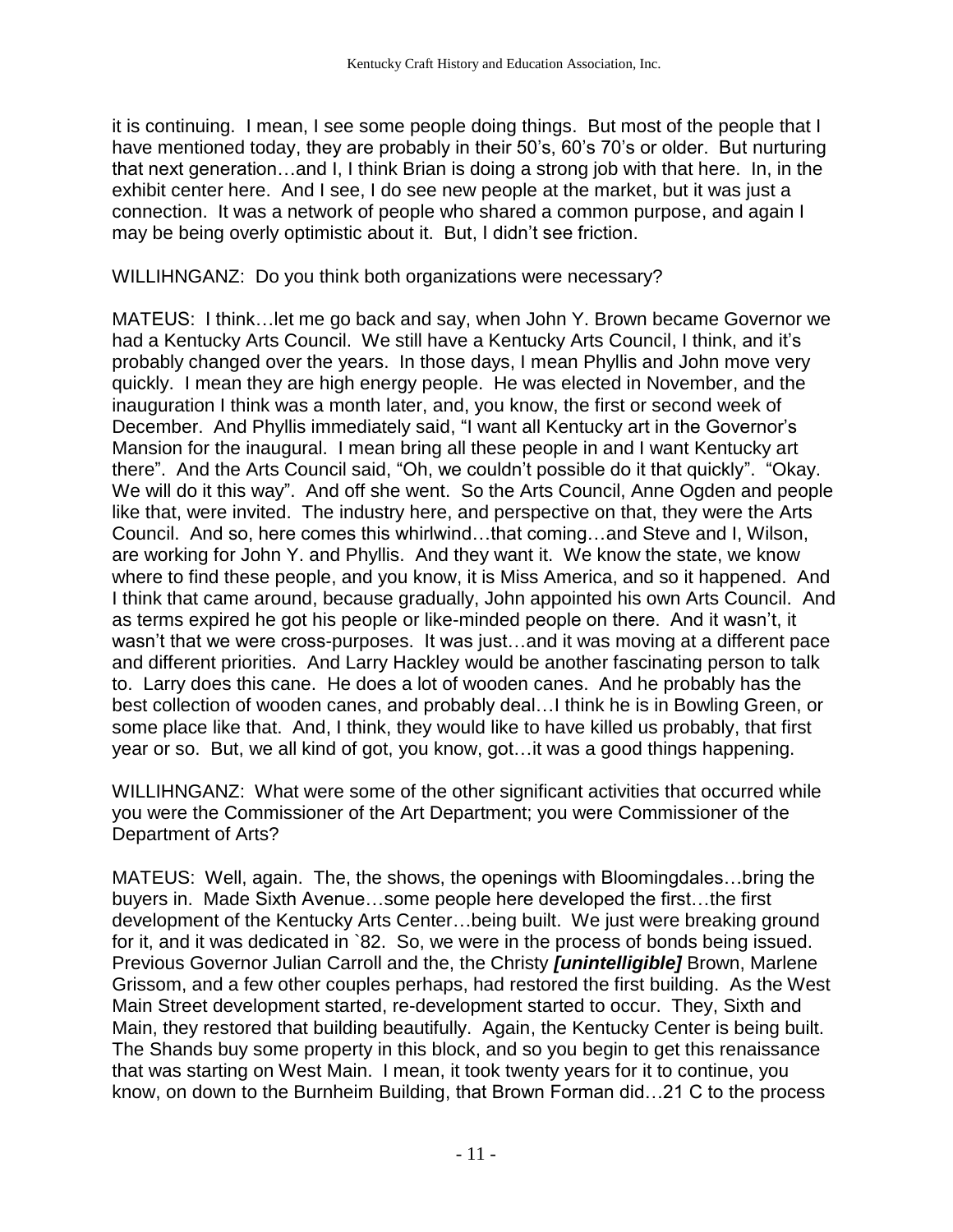got started in those years. Actress had been restored, I think in the late 70's, and so…a movement in Louisville. Also a movement statewide in identifying…just raising the bar. I mean, I think the Paducah…what's happening in Paducah had its genesis back in the early 80's. Because of this attention that we focused on art and craft. And then the, the embroidery museum, these, all came like…Shelly Zegart got her start. There was a guy named Bruce Mann, and Shelly Zegart, that were kind of interested in quilts. And we had a little exhibit, and so you, you just start raising it. We started working closely with the Speed Museum. That's how I ended up at Brown-Forman. The chairman of Brown-Forman was chairman of the Speed Museum. And we had…we shared a press conference. We brought Armand Hammer's to exhibits. And, over one hundred thousand people, seeing an exhibit in Kentucky in the early 80's…which was a big deal. It raised a lot of money for the University of Kentucky Art Museum. And also, when he came to the Speed, which was later, but we submitted it then. Just, just there is just a lot of wonderful center and things going on. Dr. Hammer's curator loved baseball, so when he came in to do the, the Speed Museum exhibit. You know, he was into Louisville Slugger. He wanted a little Louisville Slugger bat and a little…sure, you can have a jacket, and here is a bottle of bourbon to go with it, *[Laughing]* you know. So, there was this great dovetailing, the Jim Beam bourbon bottles, and they would, they would do a special bottle every year for the Bourbon Ball and auction it off. So it was a dovetailing of economic development, bourbon, one of the oldest industries in the state. And then you asked the other thing that we did. A lot with the Democratic National Convention, with the National Governor's Association. Yeah, that is where we first met Bill Clinton. And I mean we are giving out Kentucky gifts, when he appears. And Arkansas' not so bad either, you know, and he was Governor of Arkansas at the time. And you know Hillary was saying that is a good idea, I think I'll go back and do some crafts in Arkansas. And so it was largely…you know, I give the Brown's, John Y. and Phyllis huge, huge marks for, for driving that engine.

WILLIHNGANZ: What major changes have you seen with the Kentucky Arts and Museum Art and Craft over the course of its history?

MATEUS: They…the museum didn't really start out to do as much emphasis on, or the Foundation didn't start out to do as much emphasis on children's education programs. And it, it really…the original mission was truly to promote and market Kentucky Crafts, Art and Crafts. But largely, crafts. And craft I should say, and do workshops for these people to help show them, you know, how to be better business people, how to market your crafts. And, over the years it, it in fund raising…it's always positive to talk about educating children. That was a nice hook. And when they did so, when they started children's programs, and or, there would be classes on…we're on the third floor, but they…the floor where they just do kids programs. And when I became, I became President again, three or four, five years ago, and I was so surprised to see what are the goals, because I think that I'm an honorary board member, and just brainstorming with Rita. But, I saw the goal was to reach every sixth grader in Jefferson County. And I thought that's not possible. It's not possible, by the size of this building. It's not possible with the funds we have, but that goal had gotten written into the strategy, because it helped raise money to do this building. And I thought, you know, this is a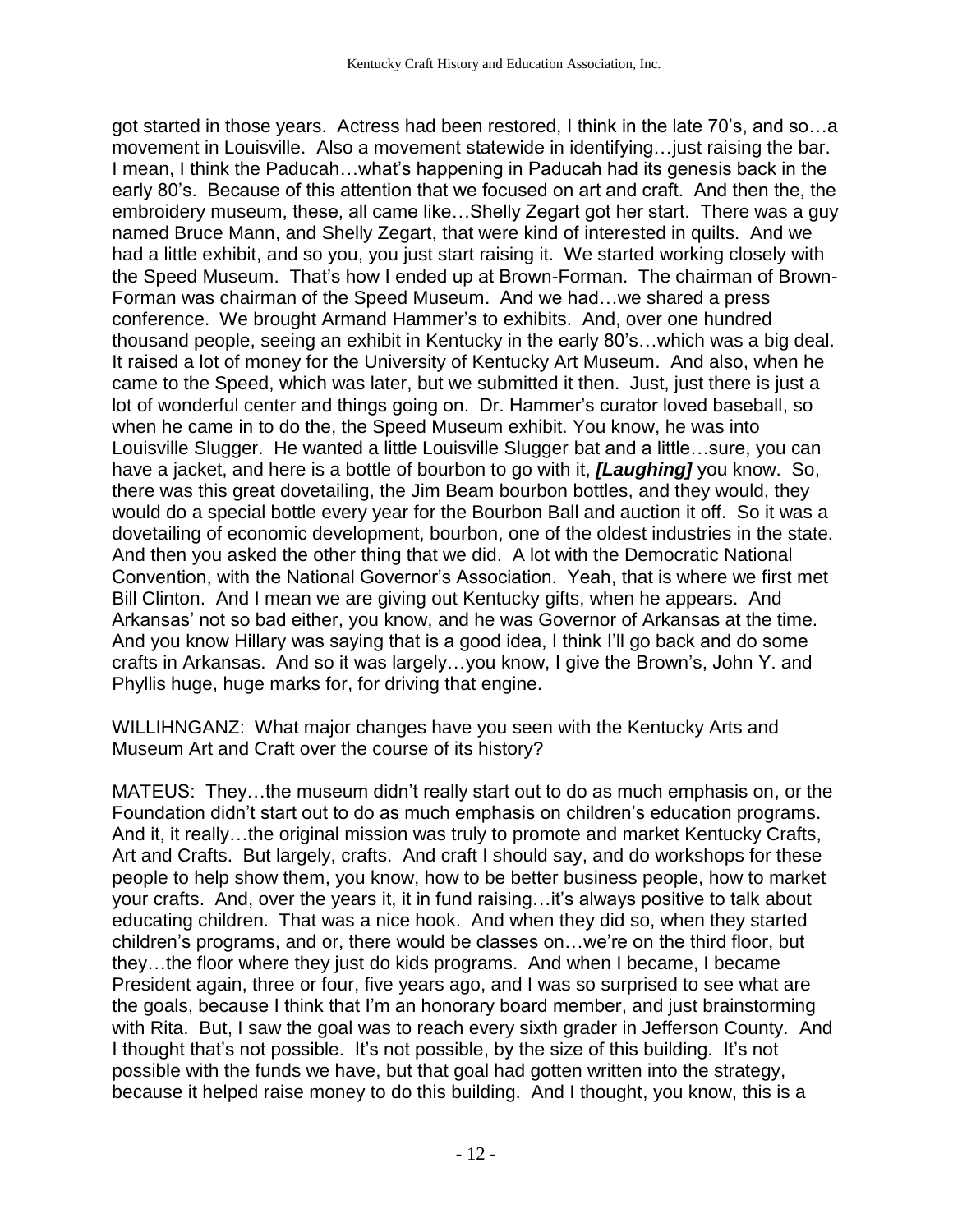Kentucky Museum of Art and Craft, and they have a great program we call the suitcase program. Where the suitcases go out to the different schools, and it's like a teacher can build a small, you know, a three week curriculum around this suitcase about art and craft. So, that's kind of an outreach program for students. I can, I can see that. I…but it has changed, to have a lot of emphasis on children…not bad. But, I think it is unrealistic to say we are going to reach every school child, and is that so? And should not a school bus from Simpson County have as much right to come in here, and have a tour, and have a class as, as Lincoln Elementary, coming every semester? Which they do. And, so it, it's not bad but it's, it's hard to embrace that educational element of it. I think. I mean, then we started charging admission. We never charged admission before. And, but yet, times have changes. There is a lot of competition out there for money. And, I think they do great programming here, and we have a pretty successful fundraising program. Having the three gallery areas, the gift shop. I think, I think it feels very stable.

WILLIHNGANZ: Now, do you see any conflict between the children's art programs that you're doing, and the children's free art programs that the LVAA is doing?

MATEUS: Well, the organization…you're going to find, if you haven't already, but about five years ago there was a lot of competition to merge the two. And it was initiated by LVAA, because they were in greater financial trouble than this organization. And, we actually had a lot of meetings. And we were kind of heading down that path. They had an endowment that was administered by the University of Louisville. The endowment was pretty strong, but their ongoing operational fundraising was pretty lame. So the, Alan Cowan, with Fund for the Arts, saw an opportunity to perhaps merge the two. And I would say we were, we became, our boards became open to that, and then they got a new Executive Director, who said wait a minute, give me a chance. And so the talks broke down. And, I don't know I think it is arising. I think everybody, rising tide of sail boats, and if we can do what we can do here. And maybe this is Saturday morning, and people sign up, and it is…if somebody wants to come from Simpson County, they can. And then LVAA is certainly more Louisville focused, and that's...

WILLIHNGANZ: What overall impact do you feel the early state craft initiative is, and those continue to be developed, such as the Artisan Center in Berea, are having on this state?

MATEUS: Again, I, I think strong factors for tourism. We say right now, you know, people are vacationing closer to home. I believe our Lt. Governor has a mission on eco-tourism, green tourism. And certainly, things that are made by hand, and frequently by nature, that fit that category very well. I think that's something that can be focused on. I don't know if Brian has any green exhibits, but that is an idea. We should have a green exhibit here. So, I know its things that are real, are always going to have appeal over things that are plastic.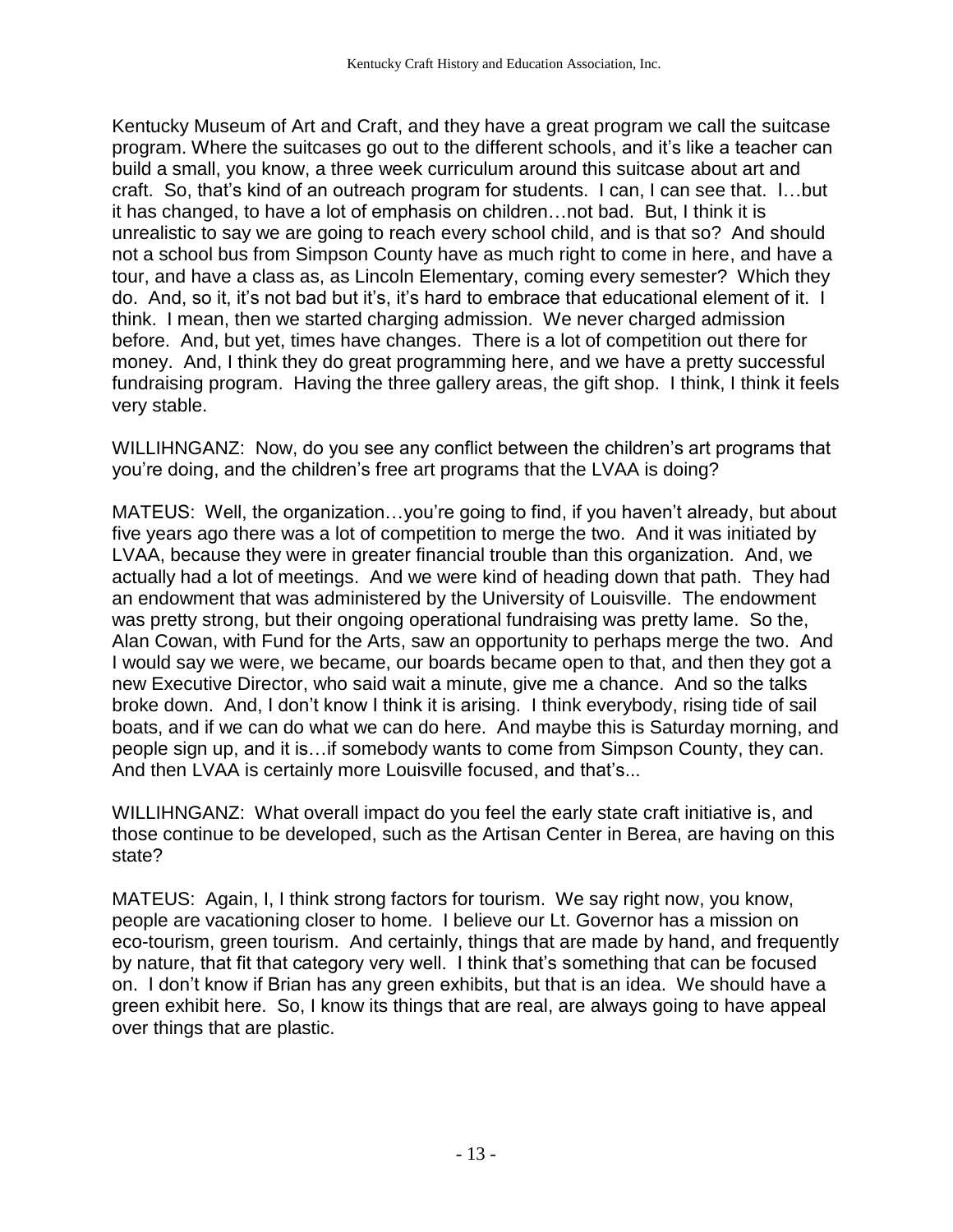WILLIHNGANZ: Yes. I would hope so. *[Willihnganz laughs]* Once you went to Brown-Forman did you continue to stay involved with crafts and the programs that you helped initiate?

MATEUS: Yes. Brown-Forman is probably the largest, between Brown-Foreman the Company and Brown Family. I think we are probably…they are probably the largest contributors to this organization, combined over the years. And, I saw bourbon as a Kentucky Craft, and the opportunity to work together. We created the Early Times Scholarship Fund. Which, I think, later became the Woodford Reserve's Scholarship Fund, where five, three to five Kentucky Artisans would get money each year, to study and their, whatever they wanted to study that was related to art and craft. And sponsorships…we, we hosted one of the Bourbon Balls at Brown-Forman, which was great fun to do. And it was, it was mutually beneficial, though because Brown-Forman is kind of down on the West End, and a lot of people won't, maybe have never been to 18<sup>th</sup> Street, to see one of the corporate campus' which was designed by the Homestead Firm. And at the same time, it allowed our Brown-Forman employees to see why we embrace the crafts. And, I also got the opportunity to buy art for Brown-Forman for many years.

WILLIHNGANZ: Lucky you.

MATEUS: Lucky me. And so, we have quite…the company has quite a fine collection of, of twentieth century art, and you know, I was, I was known as the go to. And my successor in that area at Brown-Forman was just president of Kentucky Museum of Art and Craft, so there has been a lot of energy between the companies. And Eric Doninger was President until most recent…his last term president. And Eric is continuing, he now buys art for Brown-Forman. So I hope he will carry on.

WILLIHNGANZ: I've been to that corporate headquarters on various occasions, and yes, it is very stunning over there. *[Willihnganz laughs]*

MATEUS: I said just keep buying art. Yes, it was great. *[Laugher]*

WILLIHNGANZ: It's just wonderful, what an assignment.

MATEUS: It was wonderful.

WILLIHNGANZ: What other observations or information would you like to share that I may not have covered?

MATEUS: That is, I think it is, it's a defining part of Kentucky culture. And it is a part of something that, that for those of us who are involved with this organization and with the Guild as well, should hold the future leaders feet to the fire, to continue to fund and promote it. There are tourism and marketing dollars that, I think, go into procures, and I believe, I'm sure, the current Secretary of Commerce, Marcheta Sparrow, is a supporter